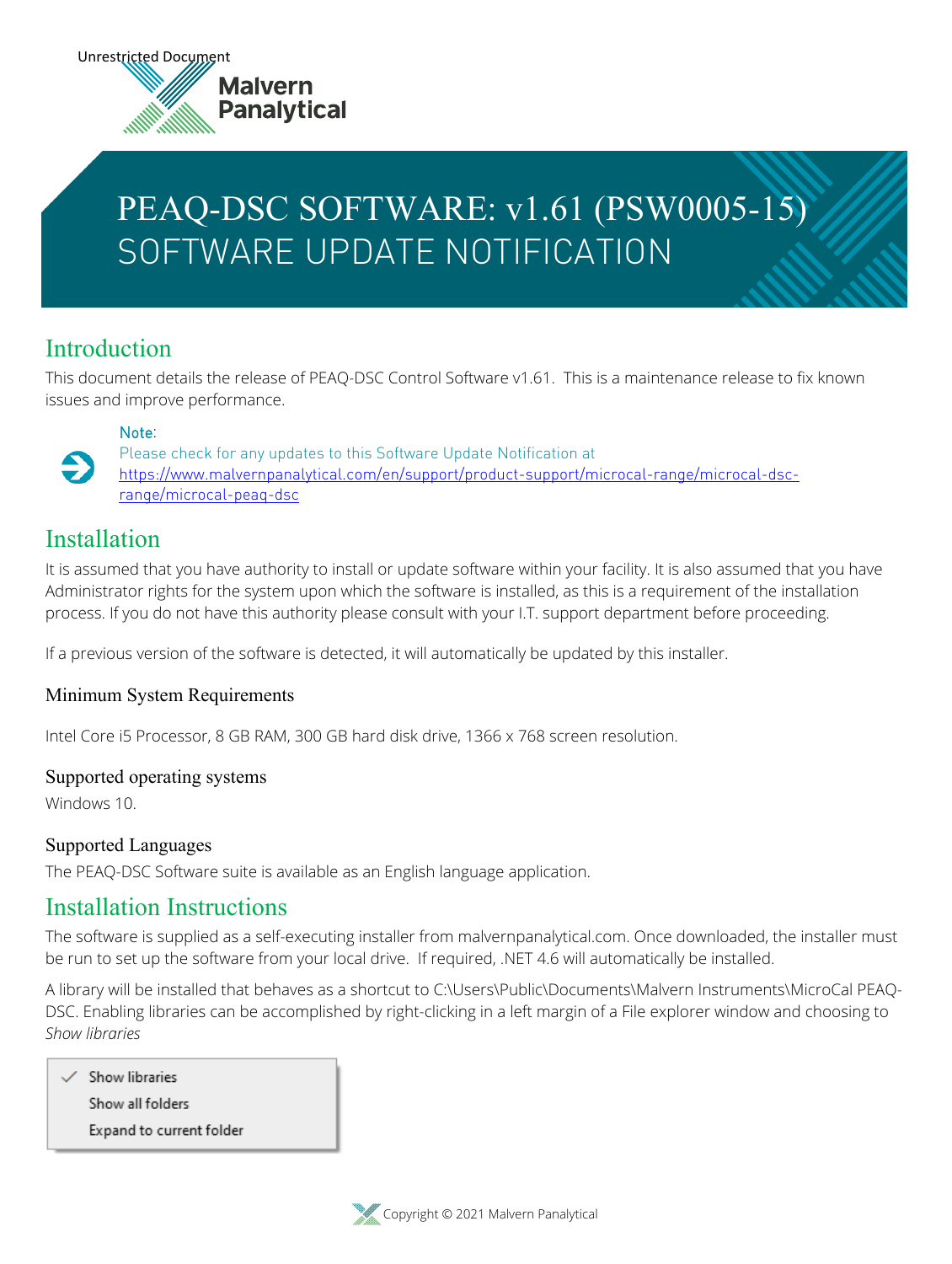

A fresh install of the software will default to "Offline mode" and will not connect to an instrument. To alter this configuration, navigate to C:\Users\Public\Documents\Malvern Instruments\MicroCal PEAQ-DSC\Config\Settings.xml and edit in notepad. Settings in this file will not change on uninstall or reinstall.

If running in "Offline mode", a license key will be required to run the software. A license key can be exported from the instrument (PC controller must be connected to online instrument) or by contacting MicroCal. Instructions can be found in "Exporting a license file" section from the Software overview in the PEAQ-DSC User Manual.

### Uninstall Procedure

The software can be uninstalled using the standard Add/Remove feature in the Windows Control Panel.

### Known issues

The known issues in this release of software are listed below.

| <b>Issue</b>                                         | Comment                                                                                                                                                                                                                                                                                                                                                |
|------------------------------------------------------|--------------------------------------------------------------------------------------------------------------------------------------------------------------------------------------------------------------------------------------------------------------------------------------------------------------------------------------------------------|
| Regional Compatibility                               | To run the instrument, regional settings must be set to EN-US in the Windows 'Control panel'. NOTE: the<br>system will be configured from the factory with EN-US settings.                                                                                                                                                                             |
|                                                      | The software may be run offline using the user's preferred regional settings. Offline mode is the default<br>installed configuration                                                                                                                                                                                                                   |
| Out of Memory from<br>large measurement<br>file.     | Errors such as 'out of memory' or 'invalid format' might appear when a user attempts to load a too large<br>.dmes file.                                                                                                                                                                                                                                |
|                                                      | While critical (.dmes) file size will vary for each PC due to different hardware, it is good practices to keep a<br>dmes file no larger than ~150 MB (~200 records) to ensure the file can be properly saved and loaded by<br>the software. The user should be mindful of this when configuring sequences and targeting existing<br>measurement files. |
| Windows Taskbar                                      | When the Windows taskbar is set to auto-hide, maximizing the PEAQ-DSC software will prevent access to<br>the taskbar. A user can disable the auto-hide of the taskbar.                                                                                                                                                                                 |
| Disabled Windows<br>Themes                           | When Windows Themes service is disabled, the PEAQ-DSC software may render incorrectly. Users<br>should keep Windows Themes service enabled.                                                                                                                                                                                                            |
| Incorrect clean<br>message.                          | Depending on how the system is stopped, the message instructing to clean manually, and saying "The<br>system was scheduled to clean this", may not be accurate. (In some cases, it was cleaned). If you are<br>unsure, clean the instrument from the Maintenance workspace.                                                                            |
| Read-Only<br>Measurement                             | In rare instances, a measurement may be left as read-only after the completion of a sequence. The read-<br>only flagged can be toggled through the measurement's file properties dialog accessed through<br>Windows Explorer.                                                                                                                          |
| Out of Memory from<br>large sample raw data<br>file. | A very large raw data file (.dscx) may show an 'out of memory' or 'invalid format' warning when<br>attempting to save. The critical (.dscx) file size will vary for each PC due to different hardware but will be<br>approximately 25 hours of total scanning.                                                                                         |
|                                                      | There are safeguards in place to prevent this, but given the variability of the limit, the user should be<br>mindful of this when configuring samples.                                                                                                                                                                                                 |